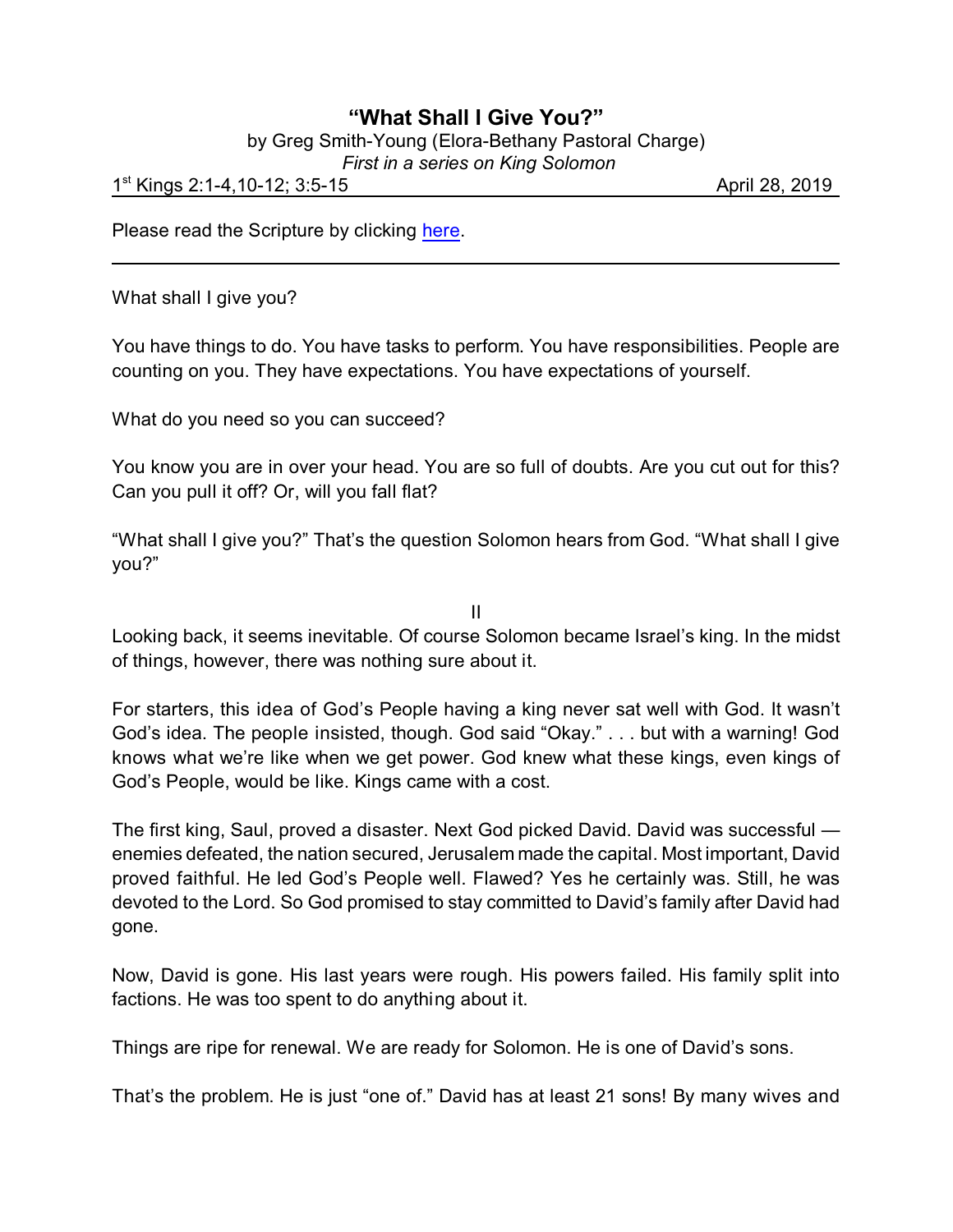sort-of-wives. Some have already died or been killed, sometimes by each other. There are no rules for succession. David had done little to prepare.<sup>1</sup> Solomon is one of the middle ones. Nothing really sets him apart, except he survives. His mother Bathsheba (yes, *that* Bathsheba!) and their allies are sharp and calculating. After a bloody mess, Solomon became king.

III

Where has God to do with all this? It's hard to say. People talk about God. They assume to know what God wants — which is usually what they want. (Funny how that works.)

But as these events have unfolded, we haven't heard from God.<sup>2</sup> Solomon gets to the throne through conflict and bloodshed, with scheming, shifting alliances and payback. Is God working through this? Sure. God is always working through human messiness. God works with people, and we are messy. Sometimes God works with what we are doing. Sometimes God works against what we are doing. Most of the time it's hard to know.

All we can know is God is always working. In this messy world today, God is working. In our messy communities today, God is working. In our messy church today, God is working. In my messy life, and in your messy life today, God is working. God is weaving God's pattern of redemption, and justice, and peace, and hope and life. God is weaving God's pattern using our tangled, frayed, knotted and tattered threads. That's what matters.

Into this new generation of David's family, God weaves God's pattern. Solomon becomes king.

 $IV$ 

As I said, in the story of Solomon's rise we don't hear from God. Now we do. God comes to Solomon in a dream, with that question: *"What shall I give you?"*

You've got your new job. The other candidate had a lot going for them too. It was a tough struggle, but you made it.

Now, you have to do it! Now, the doubts are hitting, hard. The responsibilities are nothing like anything you've had before. Everyone is looking at you. The costs if you fail will be

<sup>1</sup> "David, too, had taken no action in connection with who should succeed him. It is an aspect of the way he had become more and more irresponsible and feeble as years have gone by." John Goldingay, 1 & 2 Kings for Everyone (Louisville, KY: Westminster John Knox, 2011), 8.

<sup>2</sup> "... the narrator and God stay silent. Yhwh does not appear at all in the account of this ascension." John Goldingay, Old Testament Theology Volume 1: Israel's Gospel (Downers Grove, IL: InterVarsity, 2003), 560.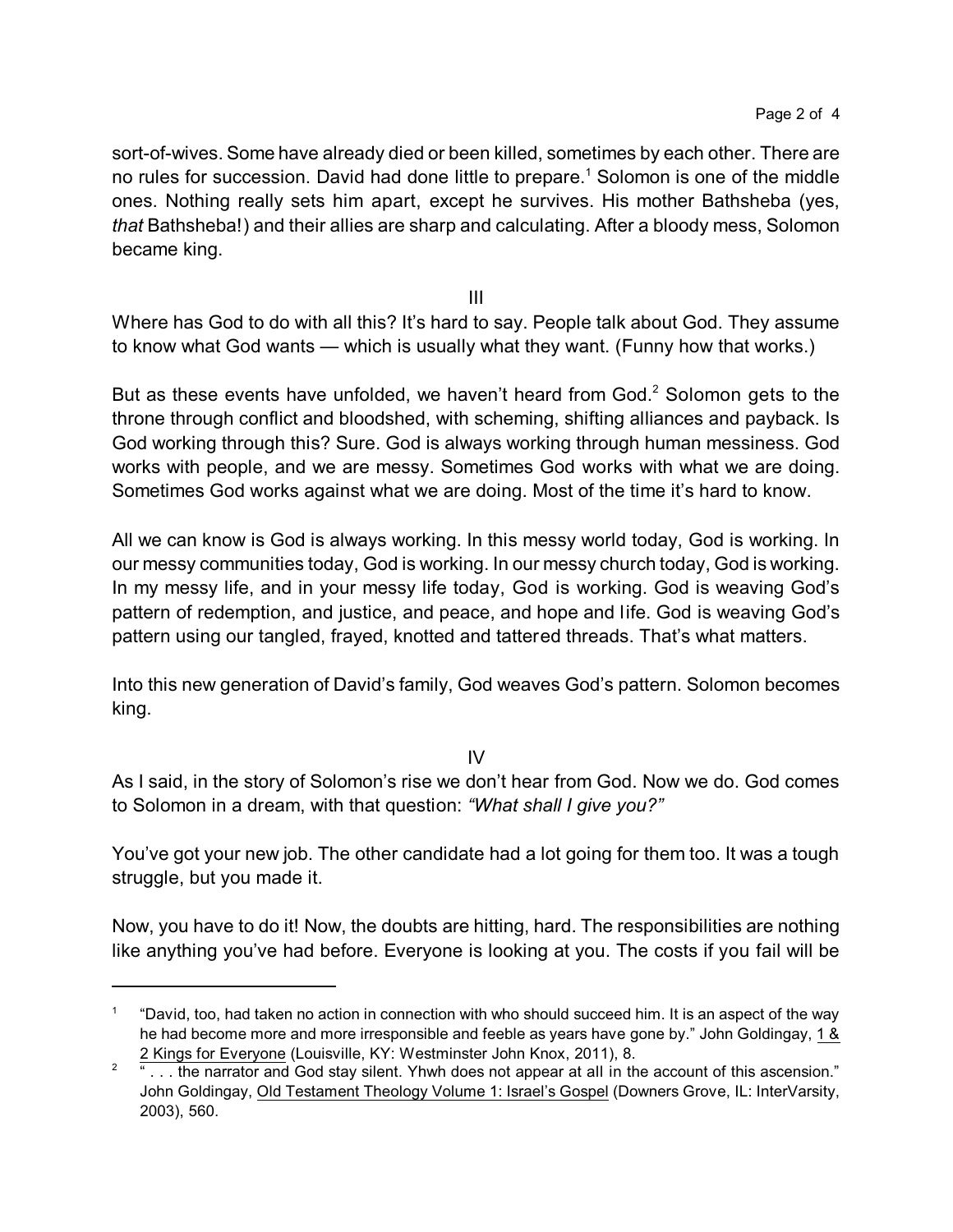very high, and everyone will see. Are you up for it? Your public face is confident. Inside you are churning.

God asks, "*What shall I give you?"*

What do you ask for?

What does Solomon know he needs?

Wisdom.

That's what God gives to Solomon. Wisdom, and more. Solomon becomes known for many things, especially wisdom.

V

The next couple of months, we are going to be digging into stories of Solomon. We'll see different ways he acts wisely. He becomes wise in his knowledge of many, many things. He becomes wise in good government, in growing prosperity, in administering a nation. He becomes wise in international relations. He becomes wise in understanding human nature, so he can give sound judgements in solving disputes. He becomes wise in leading God's People in the ways of God. He fundamentally changes how they worship God by changing where they worship God; he builds the Temple.

I was intrigued to see, however, that as much as Solomon is rightly known for wisdom, when God asks, ""*What shall I give you?,*" Solomon does not ask for wisdom. At least, he does not use the word. Solomon asks for a "listening mind."

Wisdom is listening.

Solomon knows he will only do his job well if he listens. He needs to listen to people. He needs to listen to the world around him.

A wise mind is curious. Curiosity asks questions, then listens.

Wisdom is knowing how things work, and how to make them work well. A wise manufacturer knows how things are made, and knows how to make them well. A wise team leader knows how people tick, and knows how to make the group work well. A wise programmer knows how lines of code work, and knows how to make the software run well. A wise gardener knows how seed, soil, sun, fertilizer, and water work together, and knows what to do (and not to do) so the plants grow well.